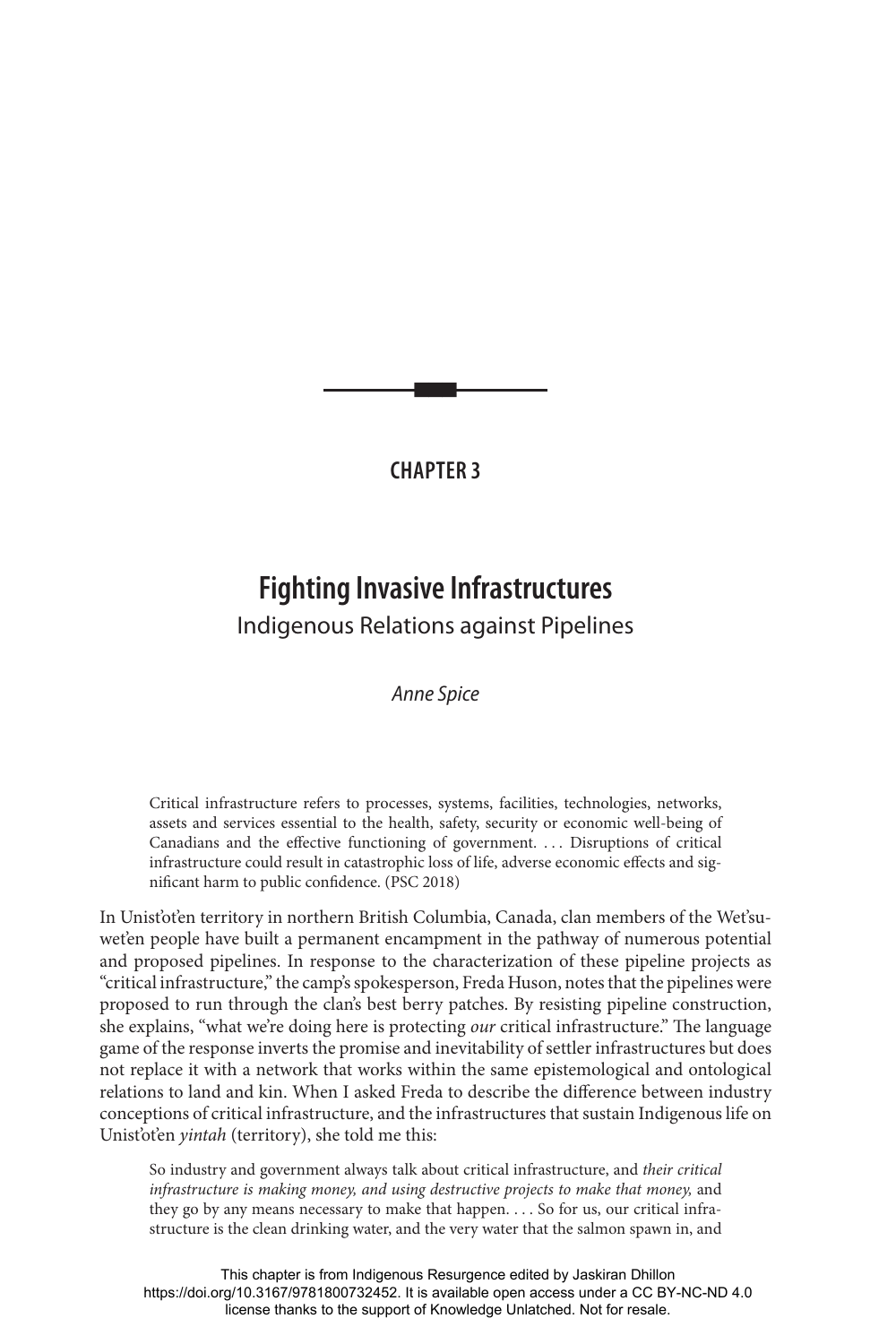they go back downstream and four years, come back. That salmon is our food source; it's our main staple food. That's one of our critical infrastructures. And there's berries that are our critical infrastructure, because the berries not only feed us, they also feed the bears, and the salmon also don't just feed us, they feed the bears. And each and every one of those are all connected, and without each other, we wouldn't survive on this planet. . . . For example, the bears will eat the berries and they'll drop it, and the waste that comes out of the bear, it's got seeds in it, so that germinates and we get more berries. We need the bears in order to keep producing our berries, and same with the salmon. The bears eat the salmon as well, because once the salmon spawn, they end up dying anyways, and that becomes food for the bears, so it's not being wasted. All of that is part of the system that our people depend on, and *that whole cycle and system is our critical infrastructure,* and that's what we're trying to protect, an infrastructure that we depend on. And industry and government are pushing these projects that would destroy that critical infrastructure, most important to our people. (emphasis added)

Here, Freda appropriates the term "critical infrastructure" to index the interconnected networks of human and other-than-human beings that sustain Indigenous life in mutual relation. This network stands in stark contrast to the critical infrastructures of government and industry—infrastructures that are meant to destroy Indigenous life to make way for capitalist expansion. By contrasting these two meanings under one term, she brings attention to the underlying driving force of industrial infrastructure, exposing the lie that these projects are creative/productive and instead insisting that they are regressive/destructive and embedded in a capitalist system that is fundamentally at odds with the cycles and systems that make Indigenous survival possible.

## **Infrastructure vis-à-vis Settler Colonialism**

How, then, can an anthropology of infrastructure address the radical vision of Indigenous resistance to settler infrastructures? In a 2013 review article in the *Annual Review of Anthropology,* Brian Larkin defines infrastructures as:

built networks that facilitate the flow of goods, people, or ideas and allow for their exchange over space. As physical forms they shape the nature of a network, the speed and direction of its movement, its temporalities, and its vulnerability to breakdown. They comprise the architecture for circulation, literally providing the undergirding of modern societies, and they generate the ambient environment of everyday life. (2013: 328)

Larkin advocates for a systems analysis of infrastructures, and stresses that infrastructures are networks that cannot always be reduced to the technologies or materials that make them up: "infrastructures are matter that enable the movement of other matter . . . they are things and also the relation between things" (329). As such, infrastructures "create the grounds" of operation for other objects. Looking at infrastructures as systems, Larkin argues, allows us to attend to how the definition of an assemblage as infrastructure works to categorize the world. This act of definition "comprises a cultural analytic that highlights the epistemological and political commitments involved in selecting what one sees as infrastructural (and thus causal) and what one leaves out" (230). As the Canadian government's definition of "critical infrastructure" above makes clear, these political commitments may come into conflict, as infrastructures are proposed across territories that Indigenous peoples have never surrendered to the Canadian state. This article links literature in the anthropology of infrastructure, settler colonial studies, and critical Indigenous studies to understand the emergence of "critical infrastructure" as a settler colonial technology of governance and expropriation in lands now claimed by Canada.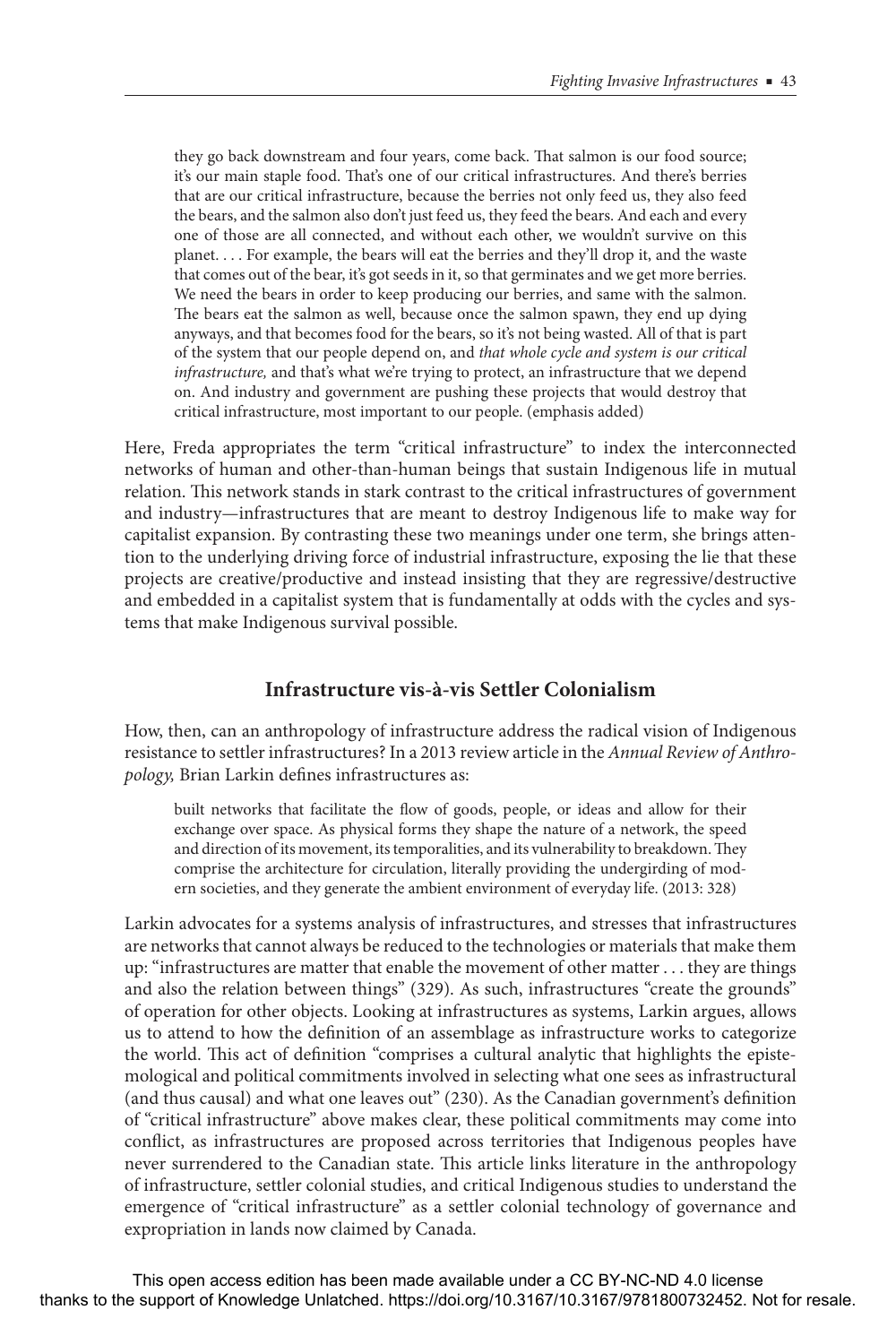An anthropology attentive to settler colonial power relations must consider not only "our" analytic categories (as anthropologists) but also the categories that wield and carry the authority (and violence) of the settler state. The government mobilizes the language of "critical infrastructure" to transform oil and gas infrastructures from industry projects into crucial matters of national interest. That authority is buoyed further by the genealogy of the concept of infrastructure itself, which Larkin shows is the genealogical descendant of Enlightenment ideas about modernity and progress. While the categorization of oil and gas technologies as "critical infrastructure" is a relatively recent move, the discursive positioning of infrastructure as a gateway to a modern future has been used in state-building projects around the world for some time now. The conflict over oil and gas infrastructures, however, is more than a disagreement about what "counts" as infrastructure and what does not. Embedded in Larkin's definition of infrastructure is a tacit assumption that infrastructures, as "things and also the relation between things," are inanimate, are not alive. Freda Huson calls attention to the salmon, the berries, and the bears that form "our critical infrastructure." This living network is not an assemblage of "things and relation between things," but rather a set of relations and things between relations. These are relations that require caretaking, which Indigenous peoples are accountable to. And they are relations that are built through the agency of not only humans but also other-than-human kin. The bears and salmon create and maintain the assemblage as much as (or more than) humans do. Infrastructure, then, attempts but fails to capture the agentive and social network through which Indigenous life is produced.<sup>1</sup> These assemblages exist whether or not they are framed or captured by anthropological theory.

The comparison between oil and gas infrastructures and Indigenous assemblages, however, helps to illuminate how the binaries of civilized/savage and culture/nature continue to operate within anthropological theory to code the built environment of "modern societies" as a mark of progress and a space of political reckoning while obscuring the Indigenous relations these infrastructures attempt to replace. If the infrastructural is what is seen as causal, and if the definition of the infrastructural does not capture Indigenous assemblages that sustain life, then what do we make of the causal force of other-than-human relations (the water, the bears, the berries, the salmon)? Put another way, how do Indigenous peoples mobilize relational systems—or how are Indigenous peoples mobilized by commitments to these systems—against oil and gas infrastructures when these are naturalized as the "ambient environment of everyday life?" To answer these questions, I make two central assertions. First, the characterization of oil and gas pipelines as "critical infrastructures" constitutes a form of settler colonial invasion, and second, Indigenous resistance to oil and gas infrastructures, through suspension, disruption, and blockages, protect our relations against the violence of settler colonial invasion, and open alternatives for living in good relation to our territories. I address each assertion by turning to a set of field insights followed by an engagement with relevant literatures in settler colonial studies and the anthropology of infrastructure.

#### **Field Insights: Critical Infrastructure**

I visited Unist'ot'en Camp for the first time in the summer of 2015. I responded to the people's call for support on the ground after increased industry pressure and police presence threatened to breach the borders of their territory and begin construction of pipelines on their land. The atmosphere at the camp was tense, in part because the stakes of participation in Indigenous resistance to pipelines were both raised and unclear. For the first few days, I sat by the fire alone, feeling the distrust and fear in the gaze of the Indigenous peoples gathered. In a matter of weeks, these people would grow to be my dearest friends,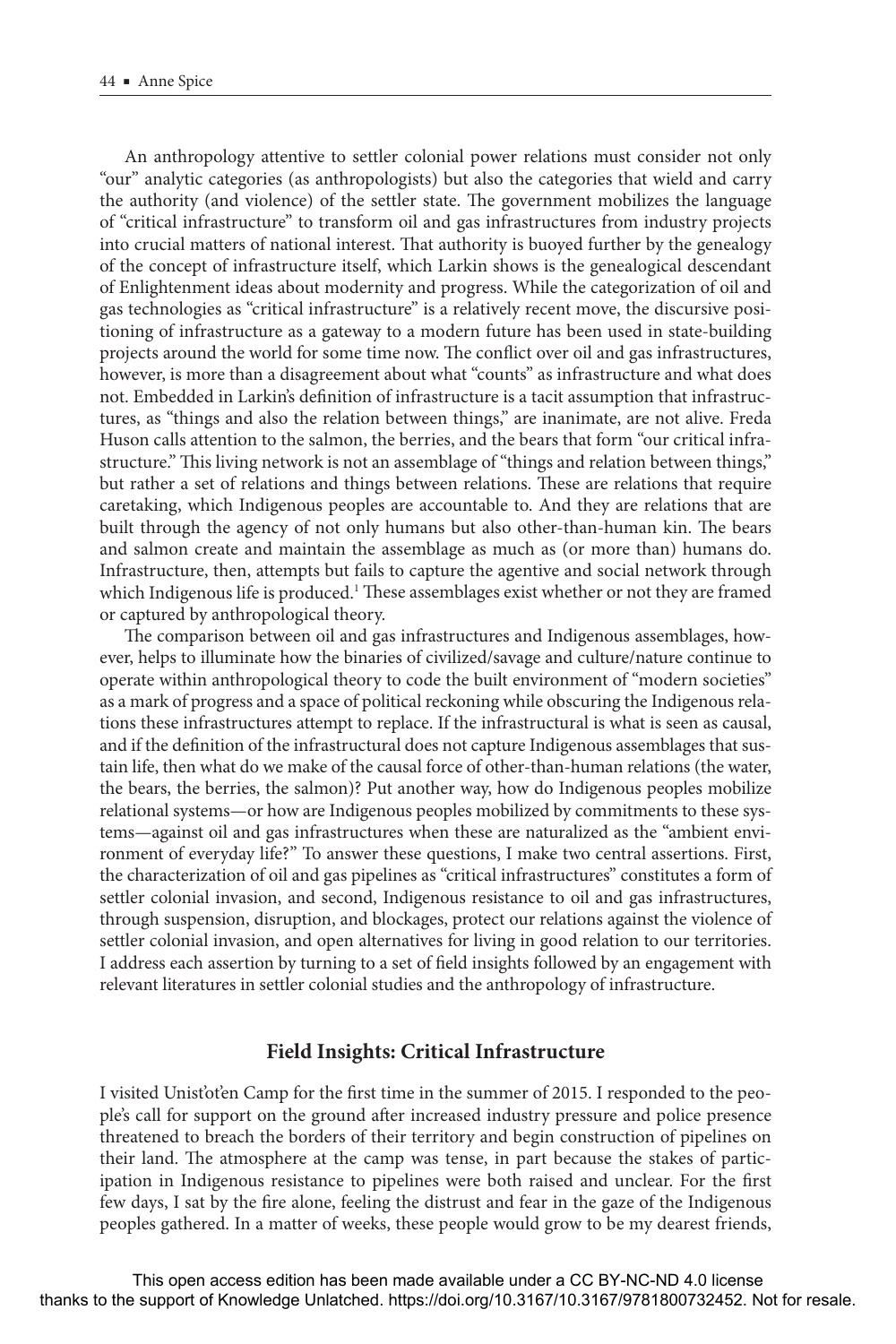but in those first tense and heated days, they could not afford to trust a stranger. In May of that year, the Canadian legislature had passed Bill C-51 (House of Commons of Canada 2015), which redefined "activity that undermines the security of Canada" as "any activity . . . if it undermines the sovereignty, security, or territorial integrity of Canada or the lives or the security of the people of Canada." Activities explicitly listed include "interference with the capacity of The Government of Canada in relation to intelligence, defense, border operations, public safety, the administration of justice, diplomatic or consular relations, or the economic or financial stability of Canada," "terrorism," and "interference with critical infrastructure." An emergent category for the governance of crisis, critical infrastructure is defined by the Canadian government as the "processes, systems, facilities, technologies, networks, assets and services essential to the health, safety, security or economic well-being of Canadians and the effective functioning of the government" (PSC 2009: 2). The United States operates under a similar definition of critical infrastructure as "systems and assets, whether physical or virtual, so vital to the United States that the incapacity or destruction of such systems and assets would have a debilitating impact on security, national economic security, national public health or safety, or any combination of those matters" (WHOPS 2013). Canada and the United States also coordinate to protect and maintain cross-border critical infrastructures, which facilitate the flow of goods, capital, and people between the two countries. Because the discourse of critical infrastructure is tightly linked to one of "national security," as well as "economic well-being," there is discursive and legal space open for an understanding of oil and gas pipelines as critical infrastructure because of the economic reliance of both the United States and Canada on revenue from fossil fuels. Threats to pipeline projects, then, can be cast as threats to national (economic) security, and these definitions of critical infrastructure make it possible to place resistance to fossil fuels in the same category as domestic terrorism. Even though the reoccupation of traditional territory at Unist'ot'en Camp has always been peaceful, in 2015 supporters worried that they could be cast as terrorists simply by helping the Unist'ot'en people to reestablish a home on the territory for which they have cared for thousands of years.

This concern was amplified by the apparent coordination between oil and gas industry personnel and police. Supporters on their way to Unist'ot'en Camp were surveilled; police checkpoints stopped cars on the logging road and issued tickets for broken taillights and cracked windshields. In between police visits meant to intimidate supporters, industry executives attempted to "negotiate" entry onto Unist'ot'en territory. These tactics mirrored the industry-police collaboration that was made clear in a leaked report from the Royal Canadian Mounted Police (RCMP) Critical Infrastructure Intelligence Assessment Team entitled *Criminal Threats to the Canadian Petroleum Industry.* The report's key findings draw attention to "a growing, highly organized and well-financed, anti-Canadian petroleum movement, that consists of peaceful activists, militants and violent extremists, who are opposed to society's reliance on fossil fuels," and the capacity of "violent anti-petroleum extremists" to "engage in criminal activity to promote their anti-petroleum ideology" (RCMP 2014:1). The report's dismissal of environmental concerns with climate change and environmental destruction as "anti-petroleum ideology" is matched with an uncritical ventriloquism of industry statements and concerns. The report is particularly concerned with "violent aboriginal [*sic*] extremists," and their ability to garner wide national and international support for actions against oil and gas incursions into Indigenous territories. An unmarked binary operates throughout the report: privatized oil and gas technologies and pipelines are "critical infrastructures" in need of increased securitization and protection, while protection of Indigenous lands and ecologies is extremist ideology.

In the lands now occupied by Canada, the state's approach to Indigenous protest has shifted under Prime Minister Justin Trudeau's government, which has fully embraced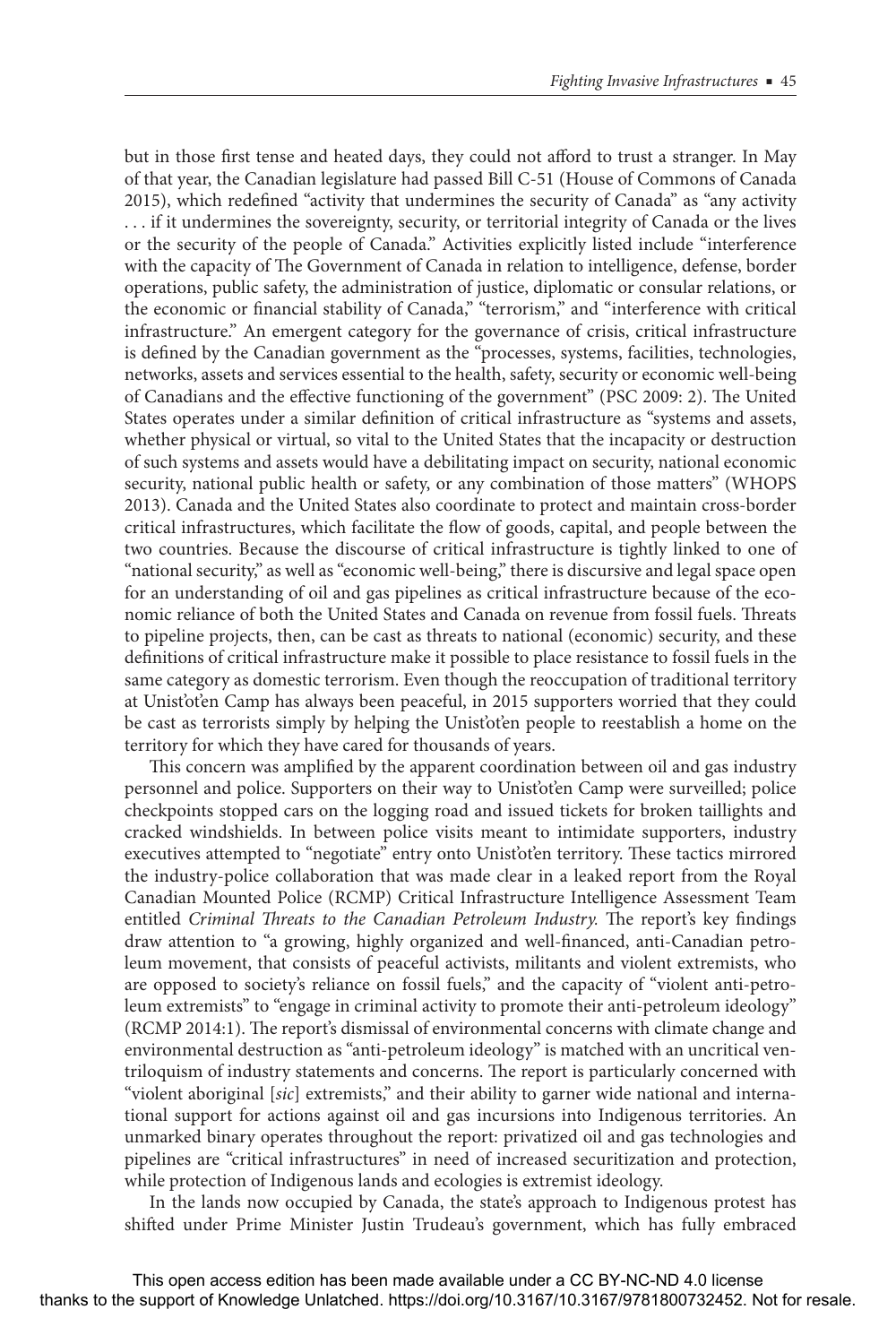the politics of recognition with its accompanying reconciliation pageantry. On National Aboriginal Day in 2016, the Trudeau administration released a statement on the government's approach to Indigenous peoples, saying: "No relationship is more important to our government and to Canada than the one with Indigenous peoples. Today, we reaffirm our government's commitment to a renewed nation-to-nation relationship between Canada and Indigenous peoples, one based on the recognition of rights, respect, trust, co-operation, and partnership" (PMO 2016). Despite these statements of "recognition," Indigenous peoples remain in a deeply subordinated relationship to Canada, and political claims to land and self-governance are repeatedly squashed in favor of cultural exchange (Coulthard 2014, A. Simpson 2014). The prime minister's statement of recognition itself embodies this by reciting the language of a nation-to-nation relationship as the route to reconciliation but ending with the facile suggestion that reconciliation can be practiced by Canadians reading more books by Indigenous authors: "I invite you to join the #IndigenousReads campaign to help raise awareness and understanding through shared culture and stories and encourage steps toward reconciliation with Indigenous peoples" (PMO 2016).

While the government shifts the focus to "shared culture and stories" and away from Indigenous claims to land and sovereignty, oil and gas infrastructures have continued to operate as emblems of national progress and resource wealth. Resource extraction is coded as "critical" to national well-being and is normalized as unavoidable common sense. While the veneer of cooperation and negotiation has thickened under Trudeau, the underlying approach to the oil and gas industry has remained consistent with past governments. In the Speech from the Throne presented by Stephen Harper's government in 2013, the Government of Canada highlighted the role of resource extraction in Canada's future: "Canada's energy reserves are vast—sufficient to fuel our growing economy and supply international customers for generations to come. . . . A lack of key infrastructure threatens to strand these resources at a time when global demand for Canadian energy is soaring. . . . Canada's natural wealth is our national inheritance" (LOP 2013). In a continuation of this approach to oil and gas, Trudeau gave the keynote speech to a meeting of oil and gas executives in Houston, Texas, noting, "No country would find 173 billion barrels of oil in the ground and just leave them there" (Berke 2017). His speech was met with a standing ovation. The naturalization of oil and gas extraction and the securitization of pipelines as "critical infrastructures" serve to link industry profits to national security, criminalizing Indigenous dissent and recasting destructive infrastructure projects as natural outgrowths of the settler state. Given the use of the term "critical infrastructure" to legitimize extractive projects that have not received the free, prior, and informed consent of Indigenous nations guaranteed under the United Nations Declaration on the Rights of Indigenous Peoples (UNGA 2008), the intersections between official state definitions of "infrastructure" and the tactics and technologies of settler colonialism merit further explanation.

### **Invasive Infrastructures**

This article takes up Patrick Wolfe's (2006: 388) assertion that settler colonial "invasion is a structure not an event" and turns to one of invasion's contemporary material forms: oil and gas infrastructure. In North America, the expansion of oil and gas networks is tightly linked to the continued displacement, pacification, and expropriation of unceded and treatyguaranteed lands historically inhabited and cared for by Indigenous peoples. Pipelines, like other modern infrastructures, are not events, but they are eventful: rooted in a settler future, they enable a material transit of empire (Byrd 2011), and this movement is hailed as an inevitable and necessary pathway to progress. Pipelines become a key link between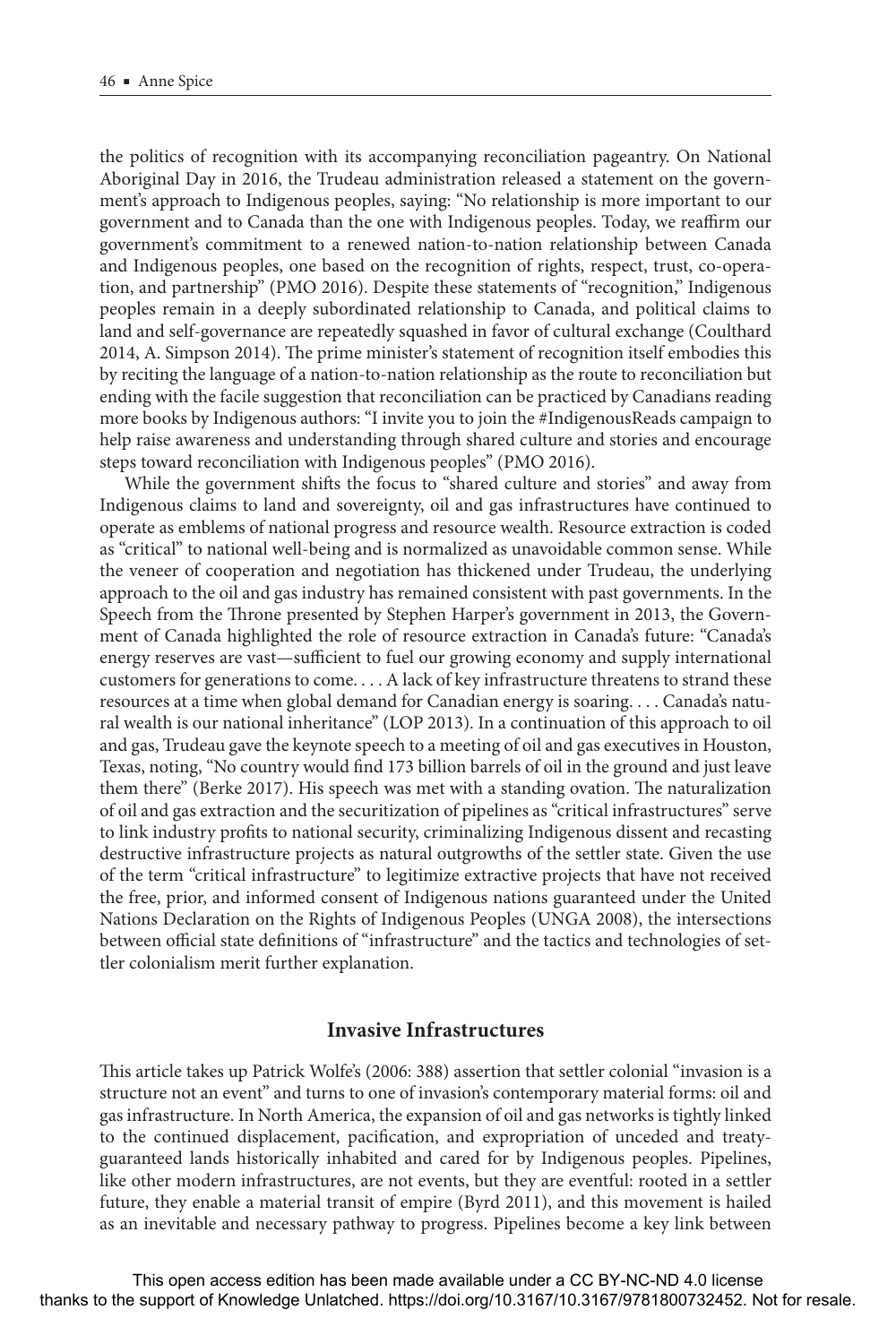the expropriation of Indigenous homelands and industrial expansion, environmental crisis, and imperialist war. Oil and gas flow out of occupied Indigenous territories and fuel the maintenance of environmentally and socially devastating ways of life. Despite this imperial "transit," settler state discourse imagines "critical infrastructures" as assemblages that serve the Canadian public, need protection, and reimagine the social good in terms of the aggregate economy (Mitchell 2011; Murphy 2017). Yet as Unist'ot'en spokesperson Freda Huson makes clear, Indigenous resistance to "critical infrastructures" contests the very category of infrastructure itself, asserting alternative ontological and epistemological modes of relating to assemblages that move matter and sustain life.

As the "undergirding of modern societies" (Larkin 2013), critical infrastructures are infrastructures of invasion. By facilitating capitalist exchange, reproducing and encouraging new forms of white land ownership, and cementing settler ontologies that naturalize the existence and domination of the nation-state, colonial dispossession travels through infrastructures, as they are used to extend settlements' reach into Indigenous territories that remain unceded, unsurrendered to the Canadian state, or protected under treaty agreements with Indigenous nations. The settler state is built through a network of infrastructures, which must be normalized and maintained to assert settler jurisdiction toward nation-building projects (Pasternak 2014).

Infrastructures that transport people have been identified as formations of settler colonization. The railroads that facilitated westward expansion onto Indigenous territories in Canada and the United States were deeply colonial projects that required the labor of Chinese immigrants and the displacement of Indigenous peoples in order to build capital and deliver settlers to the West (Day 2016). Manu Vimalassery describes how the land grants underwriting the Central Pacific Railroad link the assertion of settler sovereignty to underlying Indigenous claims to land; the practice of "counter-sovereignty" in this case uses railroad infrastructure to both build on and replace preexisting Indigenous sovereignties to shape and expand colonial geographies (2014: 88). Other transportation infrastructures operate this way as well. As Penny Harvey and Hannah Knox (2015) make clear in their book *Roads: An Anthropology of Infrastructure and Expertise,* roads and highways are fully entangled in politics at both the micro and macro levels. Madhuri Karak (2016) uses the case of Odisha, India, to trace how roads are used to aid counterinsurgency efforts to remove guerrillas and facilitate land grabbing. The association of roads with military presence led local people to take paths, avoiding the shiny asphalt highway even if this was an added inconvenience. And as Roxanne Dunbar-Ortiz notes, the extensive roadways used by North American Native peoples as trade routes before colonization have been paved over, forming the major highways of the United States and obscuring the mobility and presence of Native peoples, both historically and presently (2014: 28–30). Thus, in crucial ways, the concept of modern infrastructure elides the supposedly "nonmodern" assemblages of Indigenous peoples that were transformed into settler property and infrastructure. Settlers acquired their "modernity" as infrastructures facilitated dispossession while disavowing their roots in Indigenous organizations of space. If settler colonialism is a structure that "destroys to replace" (Wolfe 2006), then transportation infrastructures are themselves settler colonial technologies of invasion.

These transportation infrastructures intersect with oil and gas projects, as both are increasingly grouped under the definition of critical infrastructures secured by the state in Canada and the United States. Furthermore, the danger of transporting oil by rail is often used to argue for the construction of "safer" pipelines, ironically acknowledging the possibility of the railroads creating contamination, death, and disaster (as if they didn't cause these things from their inception), while pushing oil pipelines as further incursions onto Indigenous territories in the name of "public safety" (Wilt 2017). Since the very beginning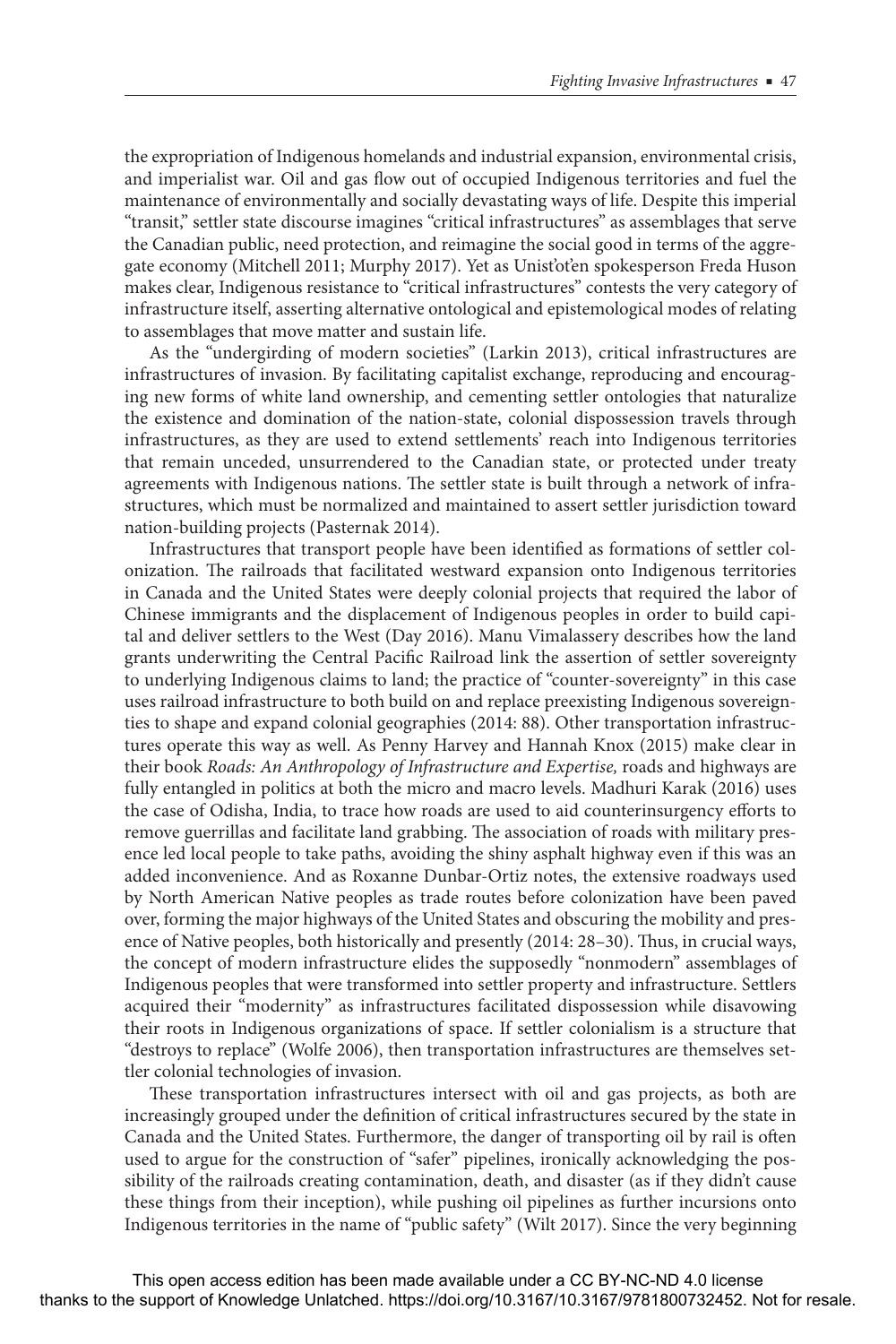of the settler colonial project in North America, infrastructures have been sites of contact, violence, tension, and competing jurisdiction. Deborah Cowen (2017) emphasizes not only the temporality of infrastructures that reach toward aspirations of their completion but also their entanglement with the past:

Infrastructures reach across time, building uneven relations of the past into the future, cementing their persistence. In colonial and settler colonial contexts, infrastructure is often the means of dispossession, and the material force that implants colonial economies and socialities. Infrastructures thus highlight the issue of competing and overlapping jurisdiction—matters of both time and space.

The infrastructures that support oil and gas development form a network of completed and proposed projects that are embedded in the national imaginaries of settler colonies while also reaching beyond international borders. They enable the material transit of energy, as well as the ideological claims of settler sovereignty over Indigenous territory.<sup>2</sup> In the case of Unist'ot'en Camp, pipelines currently proposed through the unceded territories of the Wet'suwet'en nation in northern British Columbia, Canada, rely on fracking fields to the northeast and on the construction of liquefied natural gas (LNG) export facilities on the coast. The controversial proposed Keystone XL pipeline would transport oil from the Athabasca tar sands across the US border to meet up with existing pipelines in Nebraska. Michael Watts (2015) has referred to this network as an "oil assemblage," and anthropologists have attended to the material and political consequences of oil as it travels through these networks (Rogers 2015). In the case of Indigenous resistance to oil and gas assemblages, these pipeline infrastructures also carry the work of jurisdiction and the assertion of political claims to territory and resources. Proposed pipelines assume and assert settler jurisdiction over the unceded Wet'suwet'en territories in British Columbia in order to usher in prosperity for the Canadian public, and they do so in concert with transportation infrastructures. When police approached the border of Unist'ot'en territory in 2015, they told us that our actions were not allowed because we were blocking a "public highway" (a logging road). Hence, the language of infrastructure is used to delegitimize Indigenous claims to territory by replacing them with allusions to the legality of "public" access. The extraction of oil and gas is normalized, and the petro-economy invades Native lands in the name of the settler public, extending the net of economic relations reliant on oil and gas and making it harder and harder to imagine and live into relations outside of capitalism.

As Aileen Moreton-Robinson (2015) has pointed out, settler nation-states are steeped in "possessive logics" that dispossess Indigenous nations both historically and presently through the enduring reproduction of white possession. Material infrastructures such as the buildings, roads, pipes, wires, and cables that make up cities are built alongside and on top of Indigenous sovereignties. These sovereignties, Moreton-Robinson insists, still exist but are "disavowed through the materiality of these significations, which are perceived as evidence of ownership by those who have taken possession" (2015: xiii). Indigenous peoples who are resisting the infrastructures of oil and gas recognize the power of a pipeline to reinscribe white possession on their territories.

These are also infrastructures of white supremacy. For the Unist'ot'en clan of the Wet'suwet'en nation, resistance to the construction of pipelines in their territory is resistance to the invasion of the Canadian state onto territories that they have never ceded or surrendered to the province or the crown. Unist'ot'en people regularly remind visitors to their land that it is not Canada, it is not British Columbia: it is unceded Wet'suwet'en territory. Oil and gas companies, on the other hand, publicize their projects by hailing settler publics through possessive investment in Indigenous territories as a pathway to prosperous settler futures. Oil and gas extraction and infrastructure reproduces the settler state, not only through the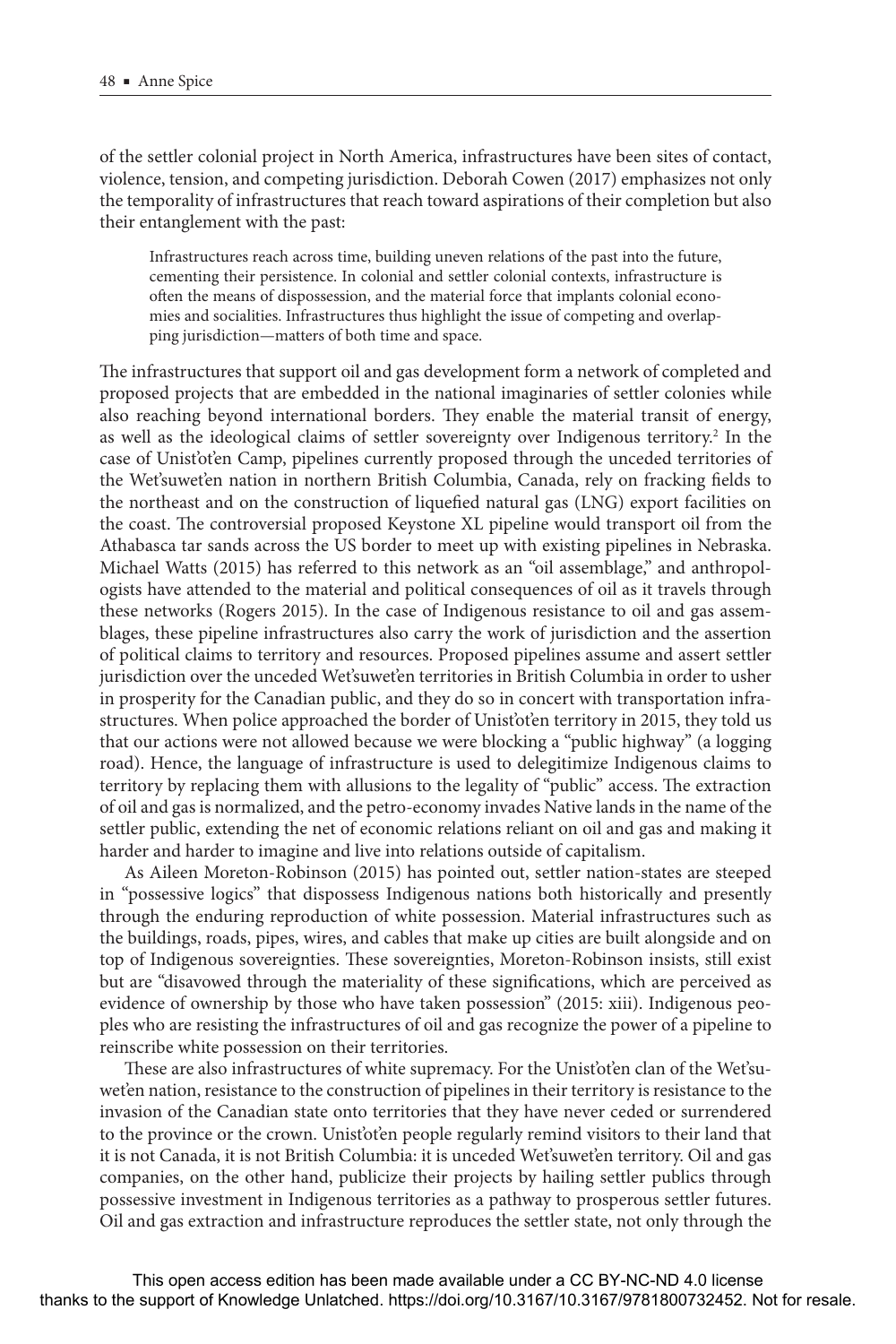dispossession of Indigenous peoples but also through the generation, maintenance, reproduction, and naturalization of settler ontologies. In the case of pipelines, the land through which pipelines are built is not owned by oil and gas companies but drawn into the oil and gas assemblage as a form of white dominion: Indigenous sovereignty stands in the way of oil and gas infrastructures by asserting a prior jurisdiction over territory. While oil and gas companies strive to present their projects as just another national infrastructure—Trans-Canada's (2017) Coastal Gaslink pipeline is even pitched as a boon to other infrastructures: "Annual property tax revenues generated from the project can also help build important infrastructure that we rely on every day like roads, schools and hospitals"—white possession continues to naturalize projects that cut through Indigenous territories in service of the national interest.

As Indigenous feminist scholars continue to remind us, the work of white possession in settler states traffic in patriarchal notions of ownership and property that have implications for ways of relating beyond heteropatriarchal settler normativity (Arvin et al. 2013; Barker 2017; Goeman 2013; Hall 2009). Reclaiming relations beyond invasive infrastructures means acknowledging the violence done by prioritizing technical and technological infrastructure as the work of national progress. The settler state shapes narratives around infrastructure projects that make them out to be a part of the natural advancement of the nation-state while masking the violence they cause to Indigenous land and bodies, especially the bodies of women and girls (Dhillon 2015; Jensen 2017; A. Simpson 2016; L. Simpson 2017). Oil and gas extraction, in particular, creates spaces of unchecked white masculinity in which incidents of violent abduction, abuse, and rape of Indigenous women and girls have skyrocketed (Gibson et al. 2017; Jensen 2017; WEA and NYSHN 2016). Attention to alternatives would recognize the work done by generations of women and Two-Spirit people to protect and maintain the assemblages that sustain Indigenous life in the face of settler colonial invasion<sup>3</sup>—work that the Dakota scholar Kim TallBear (2016) calls caretaking relations. In spaces of land defense and Indigenous resistance across Canada and the United States, women have led movements to protect the land and water and to reinvigorate alternatives to infrastructures threatening destruction of land and Indigenous ways of life (Kino-nda-niimi Collective 2014).

### **Anthropology of Infrastructure**

Infrastructure is by definition future oriented; it is assembled in the service of worlds to come. Infrastructure demands a focus on what underpins and enables formations of power and the material organization of everyday life in time and space. Cowen (2017) offers an expansive definition of infrastructures as "the collectively constructed systems that also build and sustain human life," and terms the alternatives to state systems "fugitive infrastructures." While fugitive infrastructure may not be an obvious place to start, anthropology must break from the reification of infrastructure's stated purpose and imposed coherence. Fugitivity calls our attention to the ways in which time, space, and the material world are organized by power yet constantly disrupted and remade. An analysis that dwells in "fugitivity" attends to that which can be gleaned from spaces of power (Moten and Harney 2013).

With Cowen's frame of "fugitive infrastructures," we can draw attention to the material, social, and economic networks that flourish in the space opened by industry pressure and the threat of environmental devastation. The concept of "fugitivity," however, has temporal and theoretical limitations in relation to Indigenous movements. While Indigenous movements may disrupt settler infrastructures and the capitalist relations they sustain, these movements are not transitory, fleeting, or temporary (Spice 2016). Furthermore,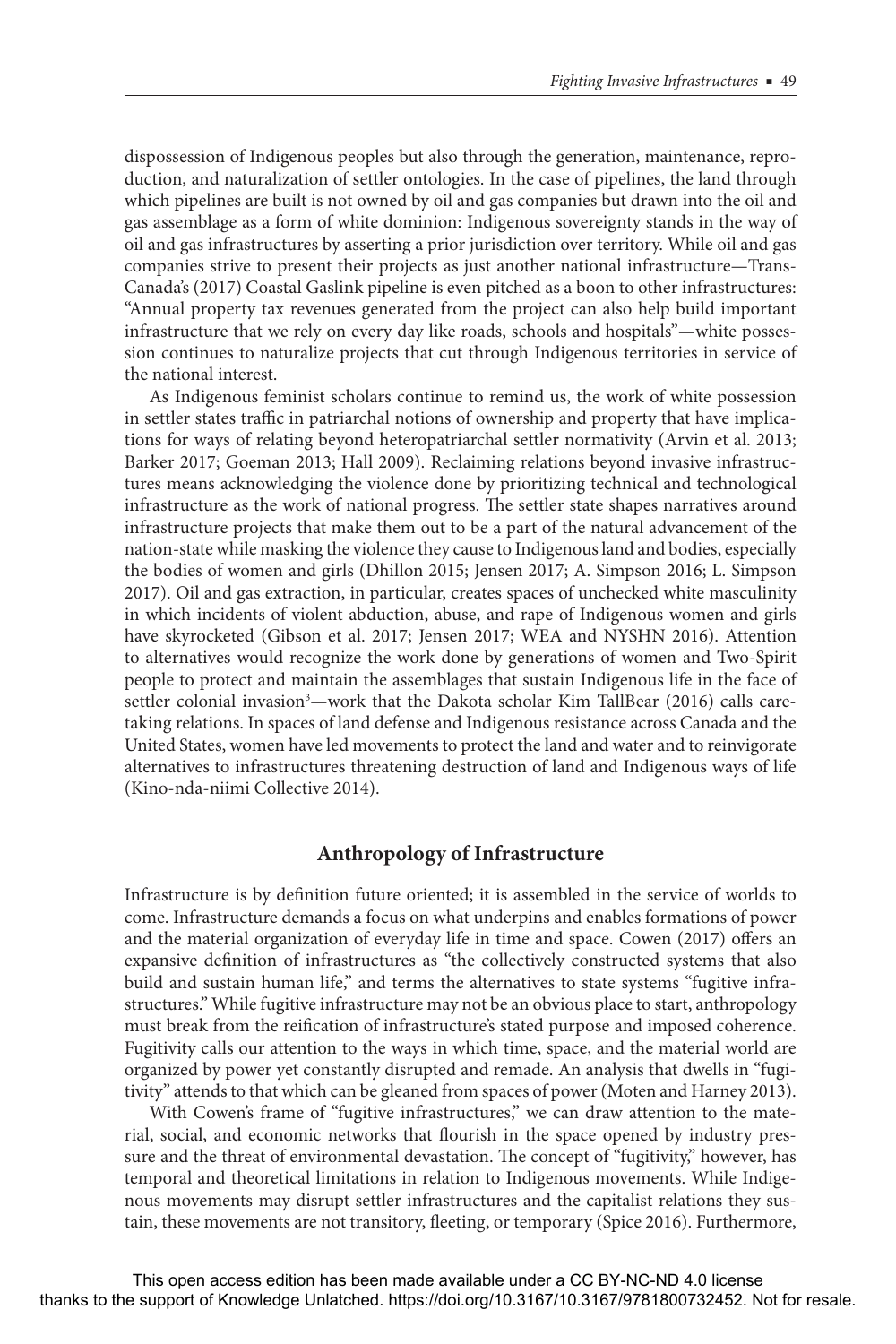Indigenous peoples are not fugitives "on the run" from settler governance. Instead, resistance to invasive infrastructures requires standing in place, in our territories, and insisting on our prior and continuing relationships to the lands, kin, and other-than-human relations that those infrastructures threaten. Indigenous blockades, checkpoints, and encampments slow and disrupt flows of extractive capital and the ideological project of settler sovereignty while also strengthening alternative relations that tend to the matter beyond what is usually considered the "built environment." As such, these are not simply spaces of negation (as the oft-repeated phrase "no pipelines" might suggest), but also spaces of radical possibility under Indigenous leadership and jurisdiction—possibility that is deeply threatening to the continued operation of the capitalist settler state.

As Larkin (2013) notes, the Enlightenment underpinnings of "infrastructure" root the term in the building of modern futures. Indigenous blockades of "critical infrastructures" disrupt the reproduction of settler futures through assertion of Indigenous jurisdiction, placing the settler future in suspension. Shiri Pasternak and Tia Dafnos describe how blockades trigger state securitization: "Simply put, Indigenous peoples interrupt commodity flows by asserting jurisdiction and sovereignty over their lands and resources in places that form choke points to the circulation of capital. Thus, the securitization of 'critical infrastructure'—essentially supply chains of capital, such as private pipelines and public transport routes—has become a priority in mitigating the potential threat of Indigenous jurisdiction" (2017: 3). Pasternak and Dafnos draw attention to the particular circuitry of oil and gas infrastructures in the global system of capitalist "just in time" production. The attention to systems, here, considers the materiality of oil and pipelines but insists that the pipeline infrastructure be understood within the particular networks of circulation it enables. When the Canadian state steps in to protect "critical infrastructures" by securitizing risk, we might ask, "Critical to what and whom?" What subjects and publics are hailed into infrastructure projects, and how are they reproduced?

Managing "critical infrastructures," then, is primarily about colonial governance. Pasternak and Dafnos argue that this shift in governing strategies has positioned industry and corporations as partners in national security, marking Indigenous jurisdiction as a "risk" to be mitigated. This shift in governance reinscribes settler colonial dispossession through the legal and material network built to support pipeline infrastructure. Movements to block critical infrastructures, such as those enacted across the country during the Idle No More movement (the "Native winter" of 2012–2013), highlight the ability of dispersed Native nations to significantly alter the circulation of capital by shutting down highways, bridges, and railroads. By participating in the politics of blockades, Indigenous activists are correctly identifying the reliance of the petro-state on energy infrastructure and forcing open the contradiction between proposed and presumed energy infrastructure on stolen land.

The naturalization of resource extraction projects alongside the suspension of Indigenous life through settler infrastructure projects combine to mask the ways in which the language of infrastructure itself can work to legitimize "modern" assemblages like pipelines while rendering invisible the living assemblages that would strengthen Indigenous sovereignty and lifeways. If, following Larkin, we turn to "what one sees as infrastructural (and thus causal) and what one leaves out" as a window into state aspirations and intentions, the Canadian context of oil and gas extraction returns the following conclusion: in the eyes of the Canadian state, oil and gas pipelines count as infrastructural, while the relations of rivers, glaciers, lakes, mountains, plants and animals and Indigenous nations are the natural resources to be modernized as commodities or subjects. Here, Larkin's note that infrastructures "literally provid[e] the undergirding of modern societies" (2013: 328) raises a crucial question. If those modern societies have settled, colonized, and attempted to eliminate existing Indigenous nations and political orders, does the word infrastructure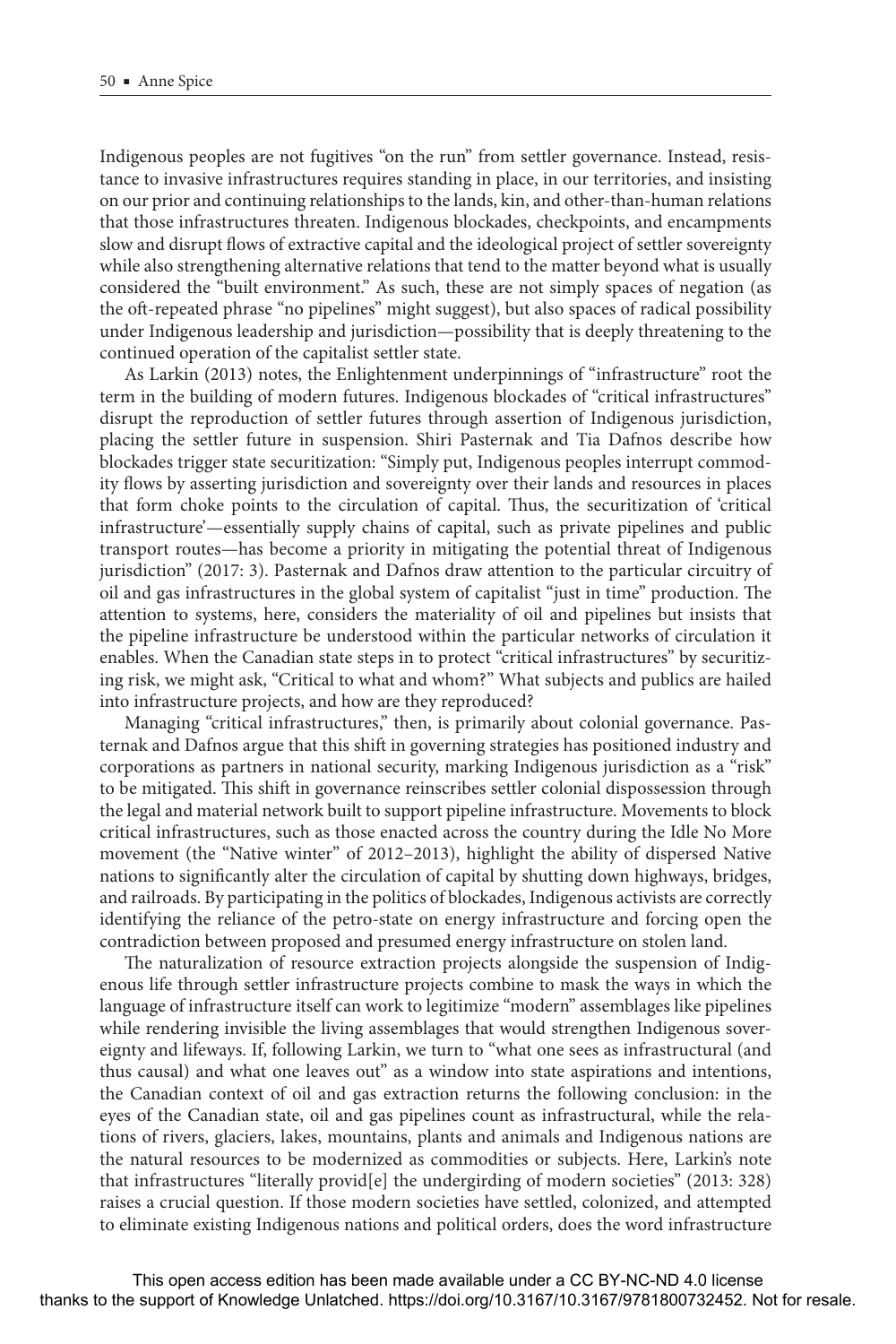itself denote an apparatus of domination?4 Here, the very act of defining infrastructures as tools of the state takes for granted the state's ontological claims. "What one leaves out" of the definition of infrastructure is a world of relations, flows, and circulations that the settler state has attempted to destroy and supplant.

Many scholars have connected infrastructures to state promises of modernity, progress, and nationhood (Bear 2007; Coronil 1997; Ferry and Limbert 2008; Gledhill 2008; Mrazek 2002). The promise of oil, Fernando Coronil (1997) explains, allows the state to perform all kinds of "magic"; Andrew Apter (2005) explores this magic through the dramaturgy and spectacle underlying oil and the mirage of progress in Nigeria. Oil infrastructures in particular also produce spectacular forms of breakdown. As Susan Leigh Star (1999) notes, infrastructures often become "visible upon breakdown" (382). The Deepwater Horizon and Exxon Valdez oil spills bring the particular materiality of infrastructures (a "leak" in an oil rig, the crash of a tanker) into high relief. But the focus on breakdown reinforces a slippage between actually existing and future infrastructures—a slippage that is both enforced by oil and gas companies who operate as if pipelines are already built and therefore inevitable and by environmental activists who operate on the assumption that the pipeline *will* break (they always break). But what of infrastructures that do not yet exist? How might spaces of anticipation, spaces slated as "energy corridors," work as transit to capitalist petro-futures? And how might these futures be disrupted?

While anthropological definitions of infrastructure carry the political weight of state and industry projects, they have also made space to investigate the affective, social, and temporal aspects of infrastructure. Akhil Gupta (2015) compels anthropologists to look to the temporality, not only the spatiality, of infrastructure. Gupta explains that infrastructure can illuminate social futures, since state infrastructure projects are often long-term investments. Infrastructures "tell us a great deal about aspirations, anticipations, and imaginations of the future . . . what people think their society should be like, what they might wish it to be, and what kind of statement the government wants to make about that vision." Gupta's attention to temporality can also help to articulate how visions of the future within a nation are fractured and competing. If we refuse the idea that there is one unified "society" (and the attendant epistemological and ontological claims of what "society" is vis-à-vis the state, nature, morality, and technology) for whom infrastructures are meant to function, we may start to see how infrastructures materialize temporal logics.

Pipelines, then, become an inevitable harbinger of social progress, and they are proposed across territories as if they are already bringing the benefits of their completion. The temporality of infrastructure construction further brings with it reorganizations of experience. The new socialities and relations formed through infrastructures are themselves worthy of study. AbdouMaliq Simone's concept of "people as infrastructure" explains that attempts to govern through the built environment or to separate distinct populations through networks of services often fail; Simone pays attention to the actually existing material and social networks on the ground in inner-city Johannesburg, South Africa, noting that "the growing distance between how urban Africans actually live and normative trajectories of urbanization and public life can constitute new fields of economic action" (2004: 428). In the suspension, failure, or rupture of government intentions to govern through infrastructure, other social and temporal worlds develop.

Governments intending to extend settler colonial control over Indigenous lands through pipeline construction face the continued resistance of Indigenous peoples, forcing oil and gas projects to linger for years between proposal and completion. Gupta (2015) characterizes this state of suspension: "Suspension, then, instead of being a temporary phase between the start of a project and its (successful) conclusion, needs to be theorized as its own condition of being. The temporality of suspension is not between past and future, between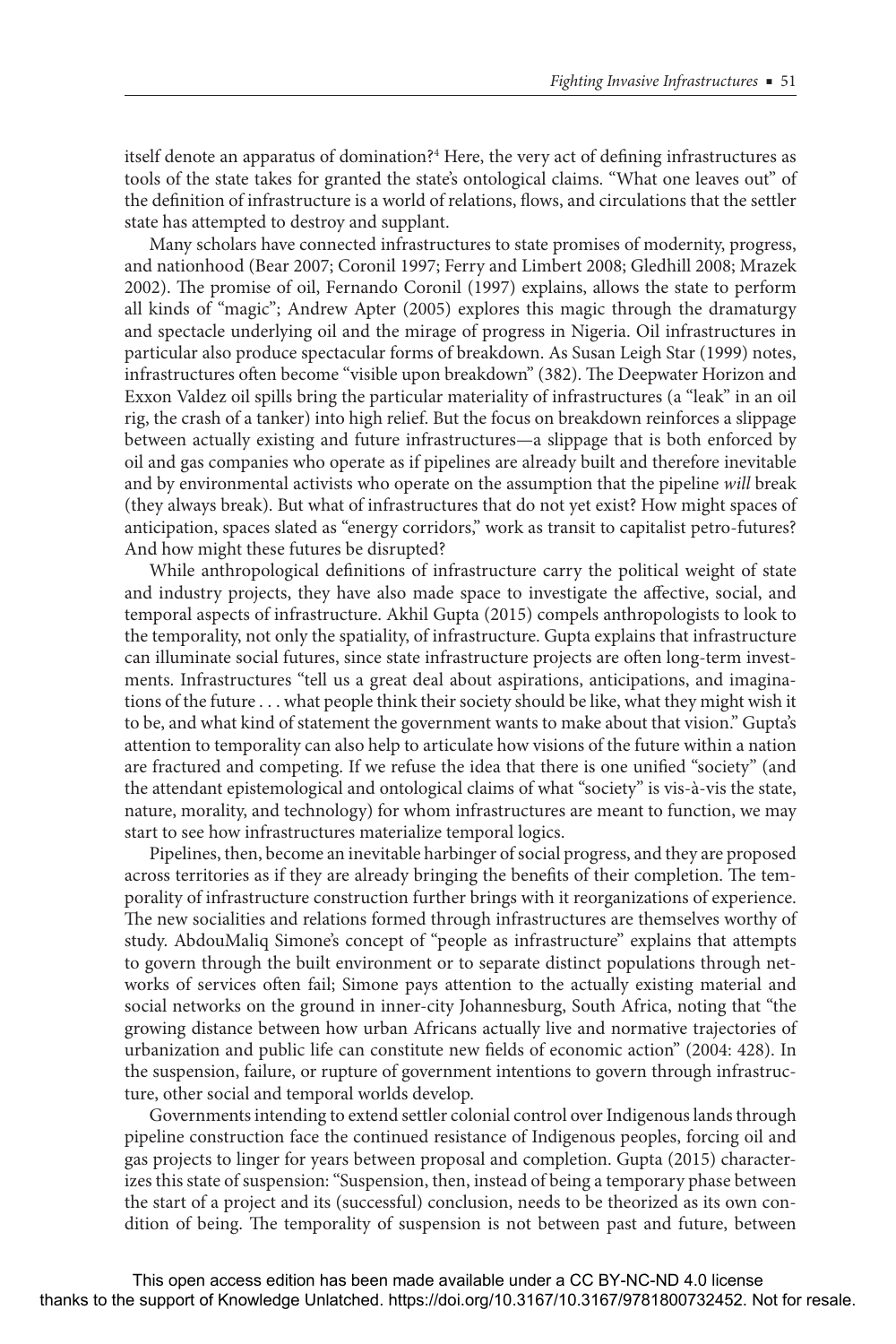beginning and end, but constitutes its own ontic condition just as surely as does completion." For many Indigenous peoples, the completion of pipelines includes the inevitable spill, the environmental catastrophe, the destruction of ways of life. Holding projects in suspension, then, is a key tactic of Indigenous resistance.

Indigenous feminist perspectives, however, point to how suspension also characterizes Indigenous life under settler occupation. As the Southern Paiute anthropologist Kristen Simmons (2017) explains, "suspension is a condition of settler colonialism—it suffuses all places, and keeps in play the contradictions and ambiguities built into the colonial project." Simmons explains how settler colonialism creates an atmosphere of violence, through both the suspension of toxic chemicals in the air, and the ways in which these suspensions create the "normal" conditions of Indigenous life. Settler colonialism preys on our porosity and vulnerability to toxicity; it wears on our health and bodies while chemically altering our atmospheres. Simmons theorizes this combination of chemical suspension and the suspension of Indigenous life as "settler atmospherics." The normalization of settler colonial violence is accomplished through shifts in our atmosphere and discursive regimes. Here we can also look to Traci Voyles's (2015) Indigenous feminist-informed *Wastelanding*; Voyles shows how the discourses about land in the Southwestern United States shape settler colonial violence: the land is cast as already wasted, allowing the continued settler appropriation of resources and reckless contamination of land and water. The settler accumulation of energy, capital, and territory is reliant on the parallel distribution of toxicity and violence to Indigenous nations, and forms of immediate state violence (like the militarized response to Standing Rock Indian Reservation water protectors) are tied to the slow environmental destruction of Indigenous homelands (Montoya 2016).

The uneven distribution of infrastructures also draws attention to who is seen as part of a society worth reproducing and who is not. Recall Harper and Trudeau advertising the future of Canada through pipelines and energy infrastructures while minimizing the threats to Indigenous sovereignty and the environment required to complete these state-building projects. The effects are dramatic abandonments and exclusions from the social benefits promised by modernity's infrastructures in order to secure resource extraction. As Tess Lea and Paul Pholeros (2010) point out in the settler state of Australia, outward appearance of infrastructure can be deceiving. In their discussion of state provision of housing for Aboriginal people in Australia, they document the systematic disrepair, incompleteness, and poor design of Aboriginal housing. Houses provided for Aboriginal families may look like houses, but they are not. Their pipes lead to nowhere and are constructed with cheap and crumbling materials. These "not-houses" draw attention to the way in which infrastructure can, through its pull to the literal, mask the material conditions lurking just underneath the surface. Infrastructures in settler states like Australia, the United States, and Canada keep Indigenous nations in suspension as a condition of settler colonial expansion and extraction, while infrastructures of resource extraction roll in with government approval and corporate money.

Larkin, Gupta, and Lea and Pholeros emphasize the temporality of infrastructure, and the contingent link between proposed infrastructure projects and their materialization. Like many infrastructures that are subject to state investment, oil and gas infrastructures are aspirational. They anticipate the circulation of certain materials, the proliferation of certain worlds, the reproduction of certain subjects. But, sometimes, their bluster hides their tenuous nature, and their future focus creates an opening in which other possibilities can assert themselves. While Trudeau has heralded his government's approval of two major pipeline projects, another was canceled after many years of Indigenous resistance and a lack of proper consultation with Indigenous peoples (Tasker 2016). If Indigenous resistance forces pipeline projects into suspension, futures might grow in the space between proposal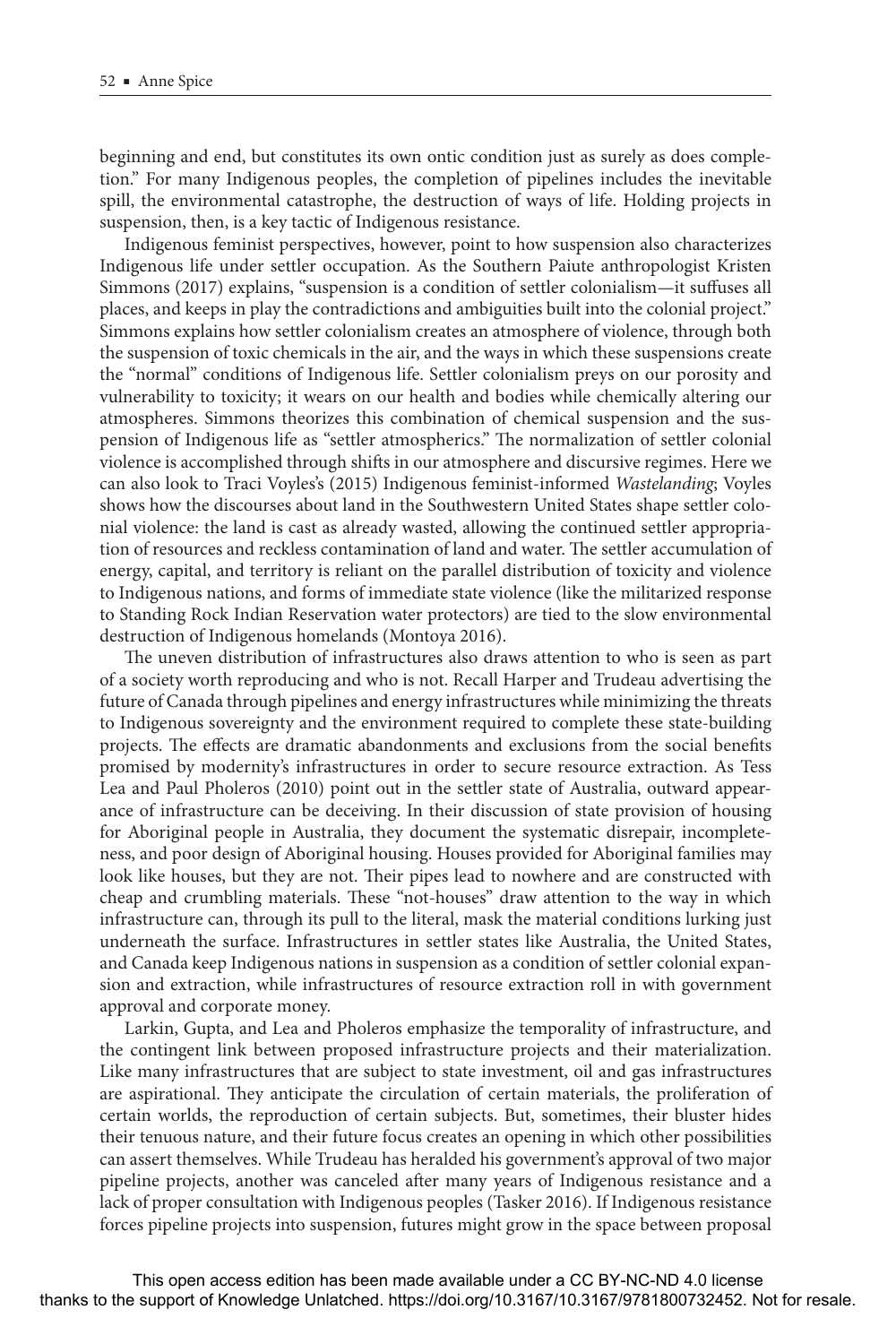and completion (a space that, if Indigenous land defenders have their way, leads to the reversal of settler colonialism).

#### **Field Insights: Relations against Pipelines**

Before heading out to Unist'ot'en Camp for the second time (in 2016), I drove a rusting Toyota truck up to the Yukon territory, following my parents along the Alaska Highway and stopping to camp along the way. My mother grew up in Whitehorse, Yukon, and left home to go to school in Alberta when she was 18. We were going up to attend a memorial service for her cousin, a man who she says was like her brother growing up. We were also going to meet and remeet my family.

I was nervous. Having grown up on Treaty 7 territories in southern Alberta, I felt like an interloper and outsider. The day after we arrived in Whitehorse, my auntie had a barbecue for family. Put the word out, expected a handful of people. Suddenly, the house was full. Dozens of people, all related to me. All my relations. I sat outside with a moose burger in hand, talking to a maybe-cousin of mine. "So," he says, "how are we related?" Um, I don't know. "Someone told me you're an anthropologist?" Yeah, you could say that. "Uh . . . shouldn't you know?" He convinces me to make a kinship chart. I find a piece of paper and sit down on the deck. People gather around, and I map out our relations. A giant, sprawling tree. Over the next week, I go over the chart, adding in forgotten relatives, piecing it together. When I see my relatives in the streets of Whitehorse, they ask me how my anthropology project is going. They introduce me to others: "This is Anne, she's an anthropologist, you're cousins." I am unquestionably part of this family. Here it is, on paper in front of me. Here it is, in the way I am addressed: Lee's daughter. Lori's niece. All of us are descendants of my great-grandmother Jenny LeBarge, though we can now trace the tree back further, back a few more generations to ancestors whose names are all Tlingit or Southern Tutchone, not the names of the places the colonizers found them. Our family name—LeBarge—is a misspelled tribute to Lake Laberge, which was named for a French-Canadian explorer. So we're named for a place that was named for a white man—not that there weren't names for us, or the lake for that matter, before all that. The lake: Tàa'an Män, Southern Tutchone; Kluk-tas-si, Tagish; Tahini-wud, Tlingit. And my people weren't even really from there; we migrated in from the coast of Alaska. White explorers were lazy historians.

After a week in Whitehorse, in the area that my people called Kwanlin (Southern Tutchone for "water running through a narrow place"—the Yukon River running through Miles Canyon), I drive down through the neighboring territories of Tagish, Kaska Dena, Tahltan, Gitxsan, Wet'suwet'en. Arriving on Unist'ot'en yintah, I am exhausted and reeling. I arrive in the midst of preparations for a northern Indigenous youth art camp and busy myself with preparing food, helping to lead activities, and making the youth feel welcome and supported in that space. During the final week of the camp, after a trip out berry picking with all the youth, we get a moose. After it is shot, we run up to where it fell. I see its breath stop. All the youth gather around to help skin and gut it, and I work to do this myself for the first time.

After we get the moose and get back to camp, after the moose is tucked into the smokehouse, after all the youth are in bed and everyone else is sleeping or out watching the northern lights, I reflect on what this means for me as a neighbor of the Wet'suwet'en people. Skinning the moose, I've never felt so sure that I was in the right place. Here, on the territories of others, my ancestors are teaching me. That moose is my relation; this land is my responsibility. Much of my time left at camp is taken up with the work of butchering the moose with an Indigenous (but not Wet'suwet'en) friend. I feel entirely bound up in my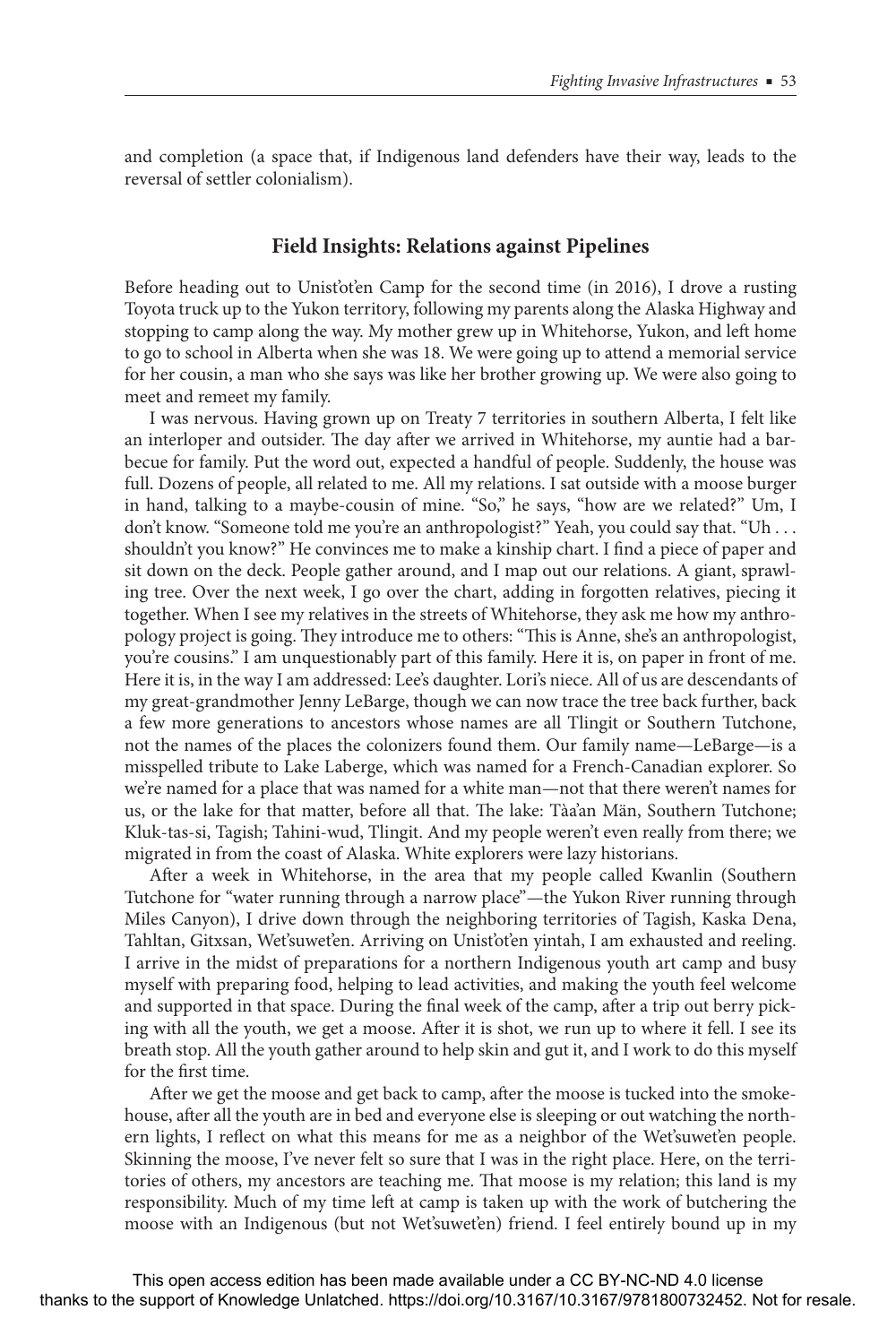responsibilities to the moose, and when a bowl of moose meat spoils after we give it to some supporters to pressure can, I am sick with sadness and anger. Next time, we tell each other, we won't let this happen. This is when I realize I have wholly committed myself to a "next time," and the pull back to the land is so strong that when I arrive in NYC I am ill for weeks, heartsick as my connection to both territory and people wears under the strain of distance, the fast-paced crunch of capitalist time, the pressing need for me to make my "summer research" legible and theoretical and fundable.

It has become clear to me that spaces like Unist'ot'en Camp are doing more than blocking pipelines. The work of undoing settler colonial invasion requires blocking, resisting, and suspending the infrastructures of oil and gas and the systemic dominance of capitalism. It also requires attending to and caring for the networks of relations that make Indigenous survival possible. These are the relations that linked my nation to the Wet'suwet'en people before our territories felt the first footsteps of white settlers. These are the relations that bring Indigenous youth back onto the land and into material relation with the otherthan-human beings that share their territories. These are the relations that connect me to other Indigenous peoples as we struggle to regain ancestral skills that we have lost. These are the Indigenous assemblages that recognize our dependence on other-than-humans for our survival as peoples. These are the relations threatened by invasive infrastructures and their toxic consequences. If the moose, the berry patches, the salmon, and the bears are destroyed, then so are we.

Stephen Collier and Andrew Lakoff (2008) detail how "critical infrastructures" in the United States became objects of national security as events threatening infrastructures over the course of the twentieth century were increasingly understood as threats to "vital systems" supporting the collective life of the United States. In both Canada and the United States, these systems are sometimes threatened by the jurisdiction of Indigenous peoples, whose land forms the conditions of possibility for collective life on this continent. When Indigenous land defenders point to "our critical infrastructures," they are pointing to another set of relations that sustains the collective life of Indigenous peoples: the human and non-human networks that have supported Indigenous polities on this continent for tens of thousands of years. Indigenous peoples reject the idea that the way of life supported by pipeline infrastructure should be accelerated or intensified, and instead step into the vulnerable and volatile space between the proposal and potential completion of pipelines to protect the land, water, air, plant, and animal relations instead. By doing so, they attend to the "vital systems" that form alternatives to capitalist exploitation, alternatives to oil-soaked futures, alternatives to the unquestioned occupation of the settler state.

By performatively "seeing like an oil company" (Ferguson 2005), land defenders appropriate the language of infrastructure to question the terms of industrial invasion onto their territories. And by building alternatives based on Indigenous relations of ethics and care in the aspirational space of proposed pipeline routes, encampments like Unist'ot'en Camp challenge the destructive teleology of settler petro-futures. At Unist'ot'en Camp, the hosts remind visitors, "this is not Canada, this is not British Columbia: this is unceded Wet'suwet'en territory." If the space of the camp is not Canada today, then perhaps it is an opening into a more reciprocal Indigenous tomorrow, beyond the perpetual incursions of settler colonial domination. Yet an analysis of how these futures are anticipated and brought into existence is only possible if we center Indigenous feminist methodologies that work against the inevitability of settler modernity and make room for the resurgent infrastructures that sustain human and other-than-human relations. We must critically analyze the tactics and strategies of colonial domination while strengthening our relations. We can do this by supporting spaces of resistance like Unist'ot'en Camp, by holding each other accountable for the relationship-building work that underlies everything we do. We can challenge the inevita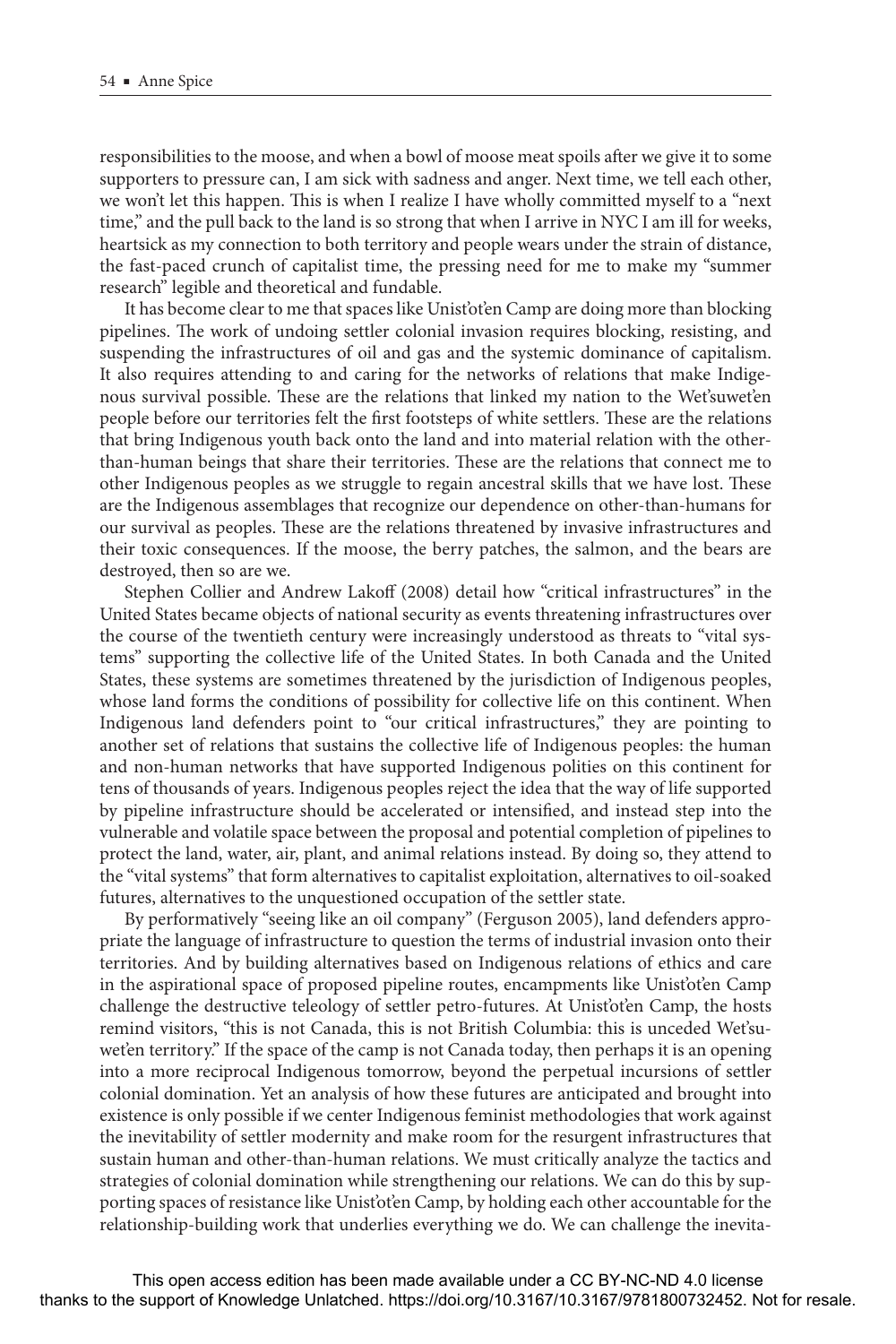bility of settler colonial invasion by returning to the networks that have sustained us for tens of thousands of years on our territories and by living into better relations with each other and our other-than-human kin. We pick the berries, skin the moose, protect the water. We feed *our* critical infrastructures, in hopes that they will flourish again.

n **ANNE SPICE** is a Tlingit member of Kwanlin Dun First Nation. She has earned degrees in anthropology at the University of Lethbridge and Dalhousie University. She is researching ways to build networks of solidarity between Indigenous movements against settler colonization and land expropriation and is especially attentive to the spaces opened by and for queer, trans, nonbinary, and Two-Spirit people as a part of their work for decolonization. She teaches and studies in Lenapehoking (so-called New York City) as a doctoral candidate in anthropology at the Graduate Center, CUNY. Email: aspice@gradcenter.cuny.edu

# **NOTES**

- 1. These productive networks are better described by Ruth Wilson Gilmore's (2017) concept "infrastructures of feeling." Asking how structures of feeling are produced and relations rearranged, she suggests that the Black radical tradition and other revolutionary knowledges are formed and maintained through connections that arc toward freedom and challenge the structures of racial capitalism.
- 2. For an excellent report on the political context of pipeline infrastructures and their claims to Indigenous territories, see Mazer (2017).
- 3. The emerging *Voices: Indigenous Women on the Frontlines Speak* project compiles Indigenous women and Two-Spirit people's stories in a book and zine series. For more information, see http://voicesbook.tumblr.com/about.
- 4. *Gunalchéesh* (thank you) to a reviewer for pointing out that this is also true of the word "sovereignty." For a discussion of Indigenous appropriations of sovereignty, see Barker (2006, 2017).

#### n **REFERENCES**

Apter, Andrew. 2005. *The Pan-African Nation: Oil and the Spectacle of Culture in Nigeria.* Chicago: University of Chicago Press.

- Arvin, Maile, Eve Tuck, and Angie Morrill. 2013. "Decolonizing Feminism: Challenging Connections between Settler Colonialism and Heteropatriarchy." *Feminist Formations* 25 (1): 8–34. https:// doi.org/10.1353/ff.2013.0006.
- Barker, Joanne. 2006. *Sovereignty Matters: Locations of Contestation and Possibility in Indigenous Struggles for Self-Determination.* Lincoln: University of Nebraska Press.
- Barker, Joanne. 2017. "Introduction." in *Critically Sovereign,* ed. Joanne Barker, 1–44. Durham, NC: Duke University Press.
- Bear, Laura. 2007. *Lines of the Nation: Indian Railway Workers, Bureaucracy, and the Intimate Historical Self.* New York: Columbia University Press.
- Berke, Jeremy. 2017. "No Country Would Find 173 billion Barrels of Oil in the Ground and Just Leave Them': Justin Trudeau Gets a Standing Ovation at an Energy Conference in Texas." *Business Insider,* 10 March. http://www.businessinsider.com/trudeau-gets-a-standing-ovation-at-energy -industry-conference-oil-gas-2017-3.
- Byrd, Jodi. 2011. *The Transit of Empire: Indigenous Critiques of Colonialism.* Minneapolis: University of Minnesota Press.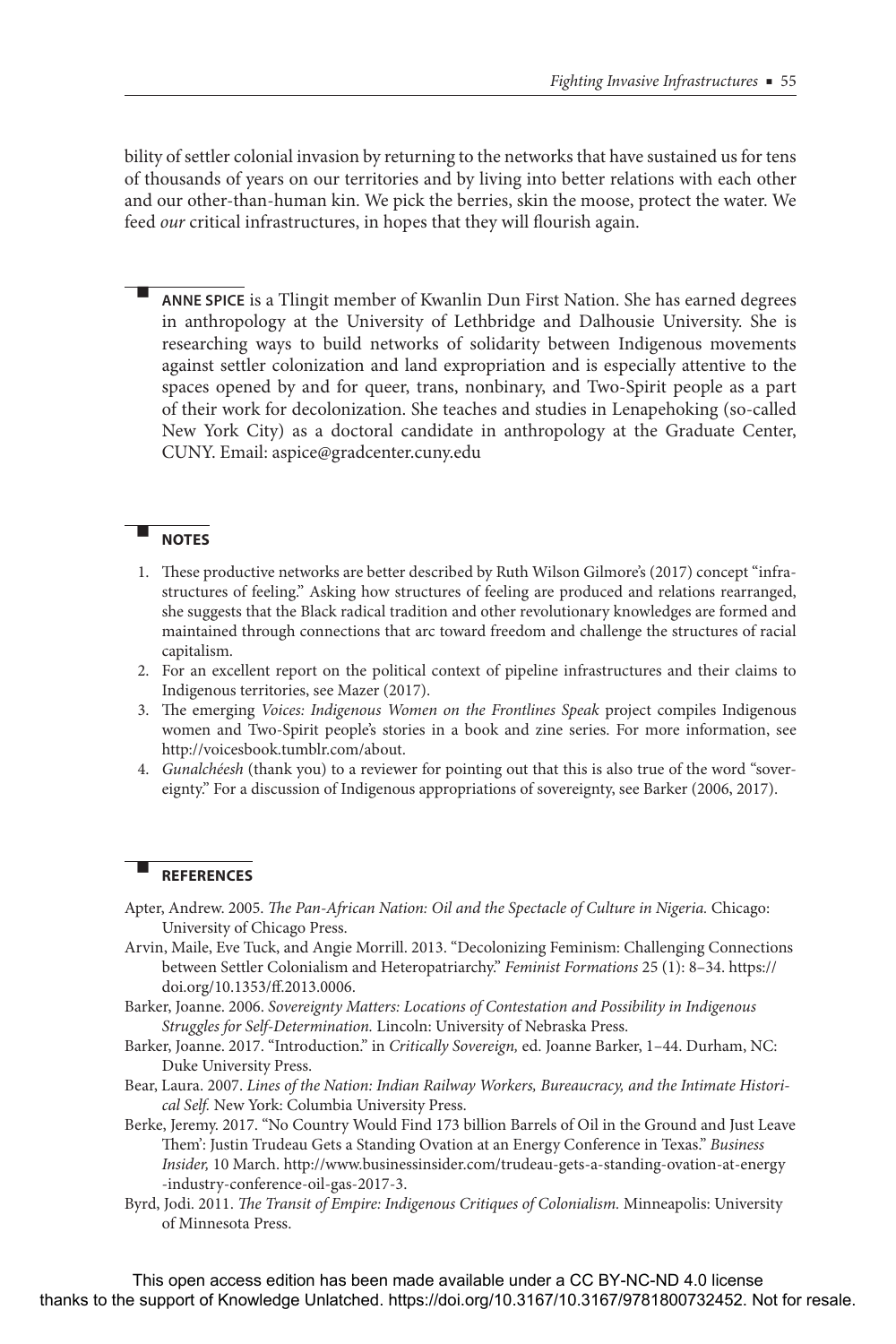- Collier, Stephen, and Andrew Lakoff. 2008. "The Vulnerability of Vital Systems: How 'Critical Infrastructure' Became a Security Problem." In *The Politics of Securing the Homeland: Critical Infrastructure, Risk and Securitisation,* ed. Myriam Dunn and Kristian Soby Kristensen, 40–62. New York: Routledge.
- Coronil, Fernando. 1997. *The Magical State: Nature, Money and Modernity in Venezuela.* Chicago: Chicago University Press.
- Coulthard, Glen. 2014. *Red Skin White Masks: Rejecting the Colonial Politics of Recognition.* Minneapolis: University of Minnesota Press.
- Cowen, Deborah. 2017. "Infrastructures of Empire and Resistance." Verso blog, 25 January. https:// www.versobooks.com/blogs/3067-infrastructures-of-empire-and-resistance.
- Day, Iyko. 2016. *Alien Capital: Asian Racialization and the Logic of Settler Colonial Capitalism.* Durham, NC: Duke University Press.
- Dhillon, Jaskiran. 2015. "Indigenous Girls and the Violence of Settler Colonial Policing." *Decolonization: Indigeneity, Education, and Society* 4 (2): 1–31.
- Dunbar-Ortiz, Roxanne. 2014. *An Indigenous Peoples' History of the United States.* Boston: Beacon Hill Press.
- Ferguson James. 2005. "Seeing Like an Oil Company: Space, Security, and Global Capital in Neoliberal Africa." *American Anthropologist* 107 (3): 377–382.
- Ferry, Elizabeth, and Mandana Limbert. 2008. "Introduction." In *Timely Assets: The Politics of Resources and Their Temporalities,* ed. Elizabeth Ferry and Mandana Limbert, 3–24. Santa Fe, NM: School for Advanced Research Press.
- Gibson, Ginger, Kathleen Yung, Libby Chisholm, and Hannah Quinn, with Lake Babine Nation and Nak'azdli Whut'en. 2017. *Indigenous Communities and Industrial Camps: Promoting Healthy Communities in Settings of Industrial Change.* Victoria, BC: Firelight Group.
- Gilmore, Ruth Wilson. 2017. "Abolition Geography and the Problem of Innocence." In *Futures of Black Radicalism,* ed. Gaye Theresa Johnson and Alex Lubin, digital edition. London: Verso.
- Gledhill, John. 2008. "'The People's Oil': Nationalism, Globalization, and the Possibility of Another Country in Brazil, Mexico, and Venezuela." *Focaal—Journal of Global and Historical Anthropology* 52: 57–74.
- Goeman, Mishuana. 2013. *Mark My Words: Native Women Mapping Our Nations.* Minneapolis: University of Minnesota Press.
- Gupta, Akhil. 2015. "The Infrastructure Toolbox: Suspension." *Cultural Anthropology,* 24 September. https://culanth.org/fieldsights/722-suspension.
- Hall, Lisa Kahaleole. 2009. "Navigating Our Own 'Sea of Islands': Remapping a Theoretical Space for Hawaiian Women and Indigenous Feminism." *Wicazo Sa Review* 24 (2): 15–38. https:// doi.org/10.1353/wic.0.0038.
- Harvey, Penny and Hannah Knox. 2015. *Roads: An Anthropology of Infrastructure and Expertise.* Ithaca, NY: Cornell University Press.
- House of Commons of Canada. 2015. Bill C-51, Anti-Terrorism Act, 2nd sess., 41st Parliament. http://www.parl.gc.ca/HousePublications/Publication.aspx?Language=E&Mode=1& DocId=7965854.
- Jensen, Toni. 2017. "Women in the Fracklands: On Water, Land, Bodies, and Standing Rock." *Catapult,* 3 January. https://catapult.co/stories/women-in-the-fracklands-on-water-land-bodies -and-standing-rock.
- Karak, Madhuri. 2016. "Choosing Paths, Not Roads." *Engagement,* 24 May. https://aesengagement .wordpress.com/2016/05/24/choosing-paths-not-roads.
- Kino-nda-niimi Collective. 2014. *The Winter We Danced: Voices from the Past, the Future, and the Idle No More Movement.* Winnipeg: ARP Books.
- Larkin, Brian. 2008. *Signal and Noise: Media, Infrastructure, and Urban Culture in Nigeria.* Durham, NC: Duke University Press.
- Larkin, Brian. 2013. "The Politics and Poetics of Infrastructure." *Annual Review of Anthropology* 42: 327–343. https://doi.org/10.1146/annurev-anthro-092412-155522.
- Lea, Tess, and Paul Pholeros. 2010. "This Is Not a Pipe: The Treacheries of Indigenous Housing." *Public Culture* 22 (1): 187–209. https://doi.org/10.1215/08992363-2009-021.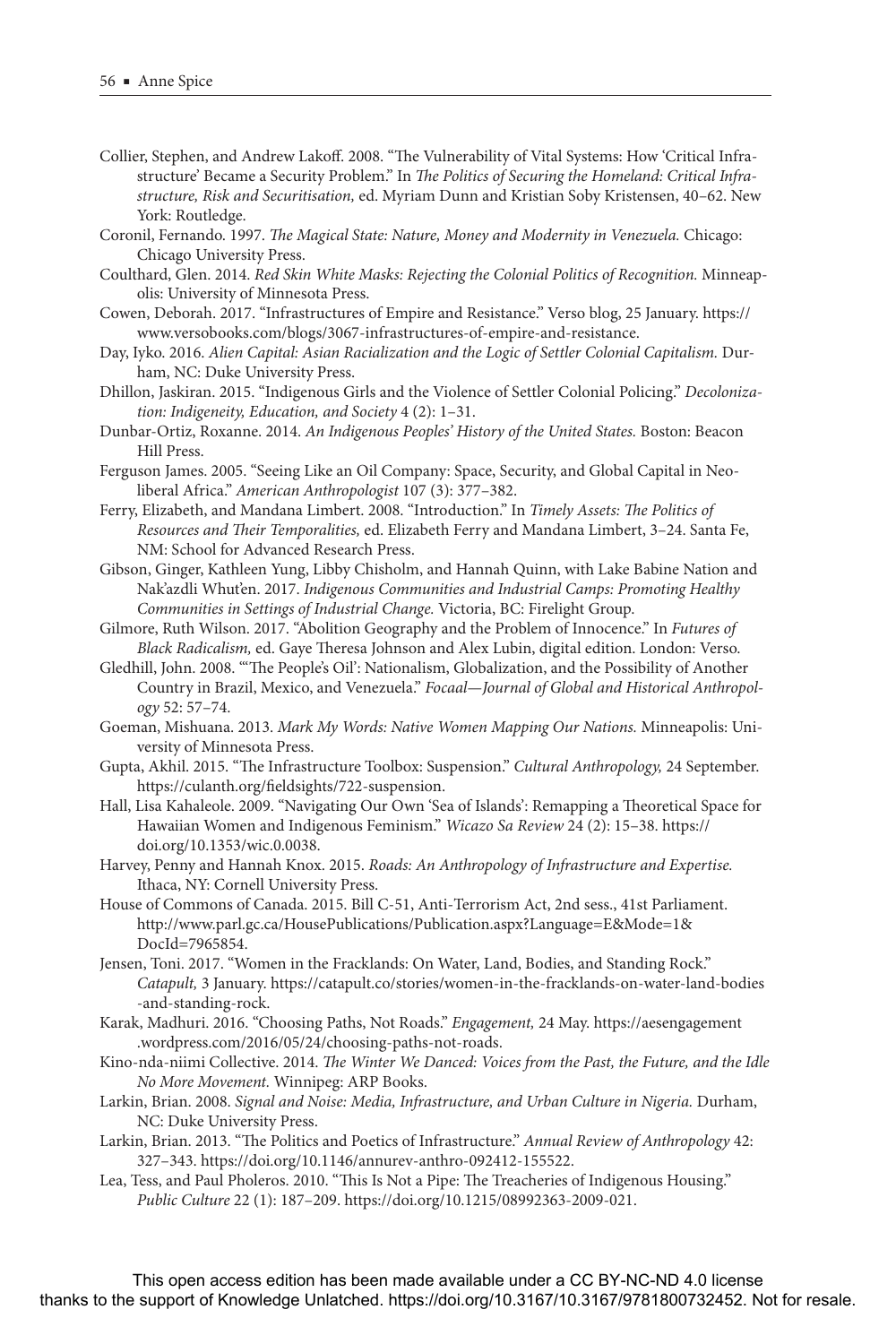- LOP (Library of Parliament). 2013. "Speech from the Throne to Open the Second Session Forty First Parliament of Canada." 16 October. https://lop.parl.ca/ParlInfo/Documents/ThroneSpeech/ 41-2-e.html.
- Mazer, Katie. 2017. *Mapping a Many Headed Hydra: The Struggle Over the Dakota Access Pipeline.* Infrastructure Otherwise Report no. 001. http://infrastructureotherwise.org/DAPL\_ Report\_20170921\_FINAL.pdf.
- Mitchell, Timothy. 2011. *Carbon Democracy: Political Power in the Age of Oil.* New York: Verso.
- Montoya, Teresa. 2016. "Violence on the Ground, Violence below the Ground." *Cultural Anthropology*, 22 December. https://culanth.org/fieldsights/1018-violence-on-the-ground-violence-below -the-ground.
- Moreton-Robinson, Aileen. 2015. *The White Possessive: Property, Power and Indigenous Sovereignty.*  Minneapolis: University of Minnesota Press.
- Moten, Fred, and Stefano Harney. 2013. *The Undercommons: Fugitive Planning and Black Study.* New York: Minor Compositions.
- Mrazek, Rudolf. 2002. *Engineers of Happy Land: Technology and Nationalism in a Colony.* Princeton, NJ: Princeton University Press.
- Murphy, Michelle. 2017. *The Economization of Life.* Durham, NC: Duke University Press.
- Pasternak, Shiri. 2014. "Jurisdiction and Settler Colonialism: Where Laws Meet." *Canadian Journal of Law and Society* 29 (2): 145–161. https://doi.org/10.1017/cls.2014.5.
- Pasternak, Shiri, and Tia Dafnos. 2017. "How Does the Settler State Secure the Circuitry of Capital?" *Environment and Planning D: Society and Space.* First published 7 June. https://doi.org/ 10.1177/0263775817713209.
- PMO (Office of the Prime Minister). 2016. "Statement by the Prime Minister of Canada on National Aboriginal Day." 21 June. https://pm.gc.ca/eng/news/2016/06/21/statement-prime-minister -canada-national-aboriginal-day.
- PSC (Public Safety Canada). 2009. *National Strategy for Critical Infrastructure.* Ottawa: Government of Canada.
- PSC (Public Safety Canada). 2018. "Critical Infrastructure." Modified 22 May. https://www .publicsafety.gc.ca/cnt/ntnl-scrt/crtcl-nfrstrctr/index-en.aspx.
- RCMP (Royal Canadian Mounted Police). 2014. *Criminal Threats to the Canadian Petroleum Industry.* Critical Infrastructure Intelligence Assessment. Ottawa: RCMP.
- Rogers, Douglas. 2015. "Oil and Anthropology." *Annual Review of Anthropology* 44: 365–380. https:// doi.org/10.1146/annurev-anthro-102214-014136.
- Simmons, Kristen. 2017. "Settler Atmospherics." *Cultural Anthropology*, 20 November. https:// culanth.org/fieldsights/1221-settler-atmospherics.
- Simone, AbdouMaliq. 2004. "People as Infrastructure: Intersecting Fragments in Johannesburg." *Public Culture* 16 (3): 407–429.
- Simpson, Audra. 2014. *Mohawk Interruptus: Political Life across the Borders of Settler States.* Durham, NC: Duke University Press.
- Simpson, Audra. 2016. "The State Is a Man: Theresa Spence, Loretta Saunders and the Gender of Settler Sovereignty." *Theory and Event* 19 (4).
- Simpson, Leanne Betasamosake. 2017. *As We Have Always Done: Indigenous Freedom through Radical Resistance.* Minneapolis: University of Minnesota Press.
- Spice, Anne. 2016. "Interrupting Industrial and Academic Extraction on Native Land." *Cultural Anthropology,* 22 December 22, 2016. https://culanth.org/fieldsights/1021-interrupting -industrial-and-academic-extraction-on-native-land.
- Star, Susan Leigh. 1999. "The Ethnography of Infrastructure." *American Behavioral Scientist* 43 (3): 377–391. https://doi.org/10.1177/00027649921955326.
- TallBear, Kim. 2016. "Badass (Indigenous) Women Caretake Relations: #NoDAPL, #IdleNoMore, #BlackLivesMatter." *Cultural Anthropology, 22 December. https://culanth.org/fieldsights/ 1019-badass-indigenous-women-caretake-relations-nodapl-idlenomore-blacklivesmatter.*
- Tasker, John Paul. 2016. "Trudeau Cabinet Approves Trans Mountain, Line 3 Pipelines, Rejects Northern Gateway." CBC News, 29 November. http://www.cbc.ca/news/politics/ federal-cabinet-trudeau-pipeline-decisions-1.3872828.